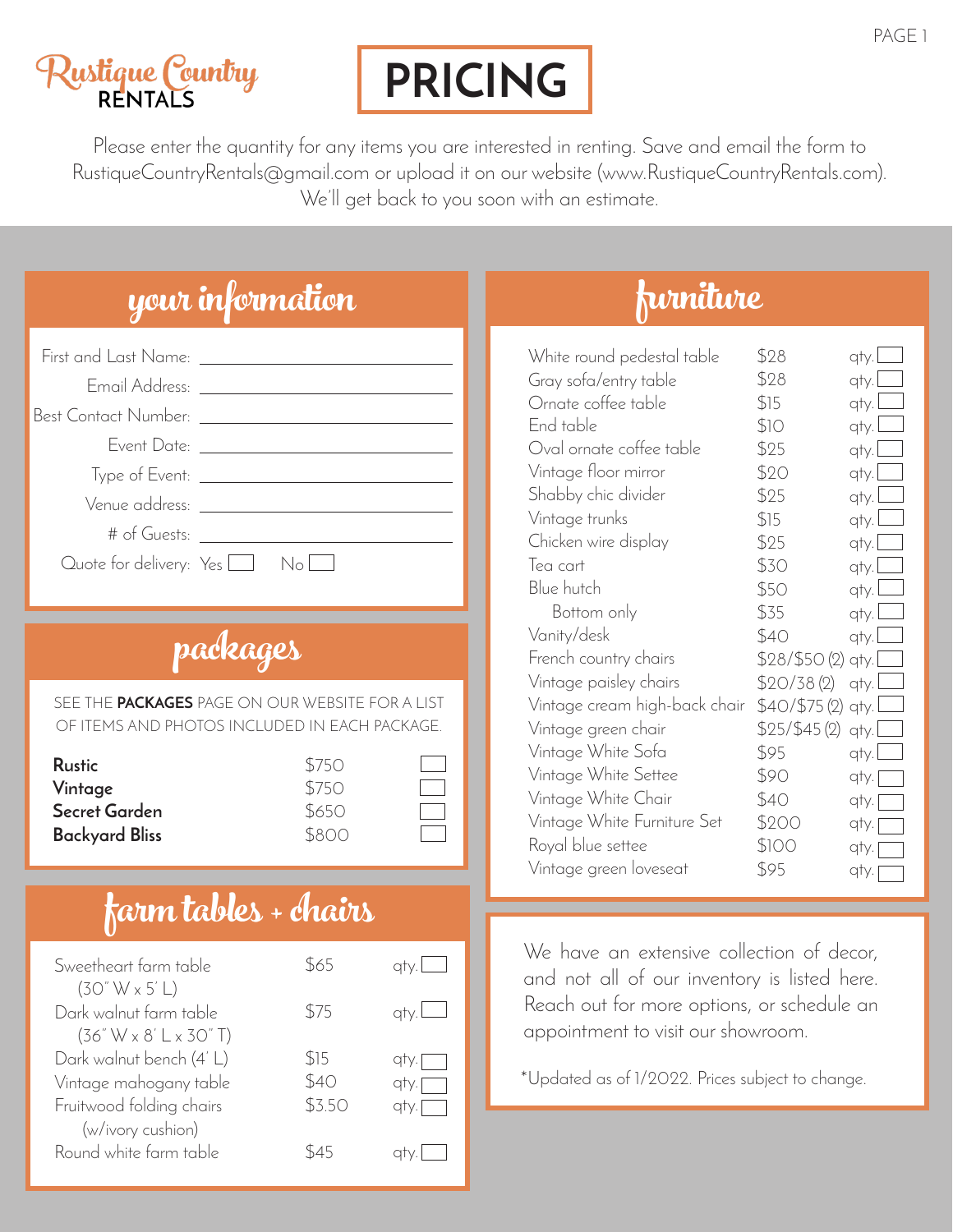## <mark>Lustique Country</mark><br>RENTALS

## **PRICING**

Please enter the quantity for any items you are interested in renting. Save and email the form to RustiqueCountryRentals@gmail.com or upload it on our website (www.RustiqueCountryRentals.com). We'll get back to you soon with an estimate.

### decor + more

| Burlap table runners<br>Lace table runners<br>Burlap + lace runners<br>Burlap squares<br>Lace tablecloth<br>Lace fabric/draping<br>Wooden crates<br>Flower girl bucket/baskets<br>Wagon wheels<br>Wine barrels/whiskey barrels<br>Shepherd hooks (28"+)<br>Antique windows<br>Vintage doors<br>Vintage door mirror<br>Ladder (with options below) | $$3 - $5$<br>$$3-57$<br>$$4-$5$<br>\$1 each<br>\$6-\$8<br>\$6-\$9<br>\$4-\$6<br>$$2 - $4$<br>$$8-$10$<br>\$35<br>\$3.50-\$4.50<br>$$10-$25$<br>\$30 each<br>\$35<br>$$10-$20$ | qty.L<br>qty.l<br>qty.l<br>qty.<br>qty.<br>qty.l<br>qty.l<br>qty.l<br>qty.l<br>qty.l<br>qty.l<br>qty. I<br>qty.l<br>qty.l |
|---------------------------------------------------------------------------------------------------------------------------------------------------------------------------------------------------------------------------------------------------------------------------------------------------------------------------------------------------|-------------------------------------------------------------------------------------------------------------------------------------------------------------------------------|---------------------------------------------------------------------------------------------------------------------------|
| 6 <sup>ft</sup><br>with shelves<br>3ft white<br>Glass vases<br>Vintage books<br>Red Flyers wagon<br>Washboard<br>Hay bale quilt covers<br>Vintage cameras<br>Table numbers                                                                                                                                                                        | $$3 - $5$<br>\$1 each<br>\$16.50<br>\$5<br>\$2 each<br>\$5 each                                                                                                               | qty.l<br>qty.l<br>qty.l<br>qty.l<br>qty.l<br>qty.l<br>qty.l<br>qty.<br>qty.                                               |
| Wood<br>Wood round<br>Branch #s<br>Floor easels<br>Vintage milk jug<br>Burlap aisle runner (40ft long) \$25<br>Vintage-style carpets<br>Distressed 5'3" x 7'3"<br>Gray 3'11" x 5'7"                                                                                                                                                               | \$1.50<br>\$1.50<br>\$1.50<br>$$15 - $18$<br>\$1O<br>\$45<br>\$30                                                                                                             | qty. [<br>qty. [<br>qty.<br>qty. <sub>[</sub><br>qty [<br>qty. [<br>qty.<br>qty. L                                        |

*Continued on next column*

#### decor + more

| Faux Eucalyptus garlands (6 ft) | \$8       | atv                           |
|---------------------------------|-----------|-------------------------------|
| Silver dollar                   | \$5       | qty.                          |
| Faux greenery garlands          | $$8 +$    | atv.                          |
| Sheer draping/table runner      |           |                               |
| 10 ft white                     | \$6       | $q$ ty. $\boxed{\phantom{a}}$ |
| 18ft white                      | \$8       | $q$ ty. $\Box$                |
| 40ft white                      | \$20 each | $q$ ty. $\Box$                |
| Small suitcases                 | $$5 + up$ | $q$ ty. $\Box$                |
| Vintage suitcases               | $$8 + up$ | $q$ ty. $\Box$                |
| Birdcages                       | $$4 + up$ | qty.L                         |
| Mailboxes                       | $$10-$12$ | $q$ ty. $\Box$                |
| Small white wagon               | \$4.50    | qty.l                         |
| Vintage photo booth frames      | $$4-$10$  | $q$ ty. $\boxed{\phantom{a}}$ |
| Photo props                     | \$5       | atv.                          |
|                                 |           |                               |

## yard games

| Cornhole (pair with bags)    | 845  |      |
|------------------------------|------|------|
| Dark wood set                |      | qty. |
| Light wood set               |      | qty. |
| Choose your bean bag set:    |      |      |
| Bride + Groom (8)            |      | qty. |
| Mr. + Mrs. (8)               |      | qty. |
| American flag (8)            |      | qty. |
| Or pair 2 together:          |      |      |
| Burlap print (4)             |      | qty. |
| Tan (4)                      |      | qty. |
| Brown (4)                    |      | qty. |
| Giant Jenga                  | \$50 |      |
| Dark wood                    |      | qty. |
| Light wood                   |      | qty. |
| Add a wine or whiskey barrel | \$25 | qty. |
| Giant Yahtzee                | 525  | qty. |
|                              |      |      |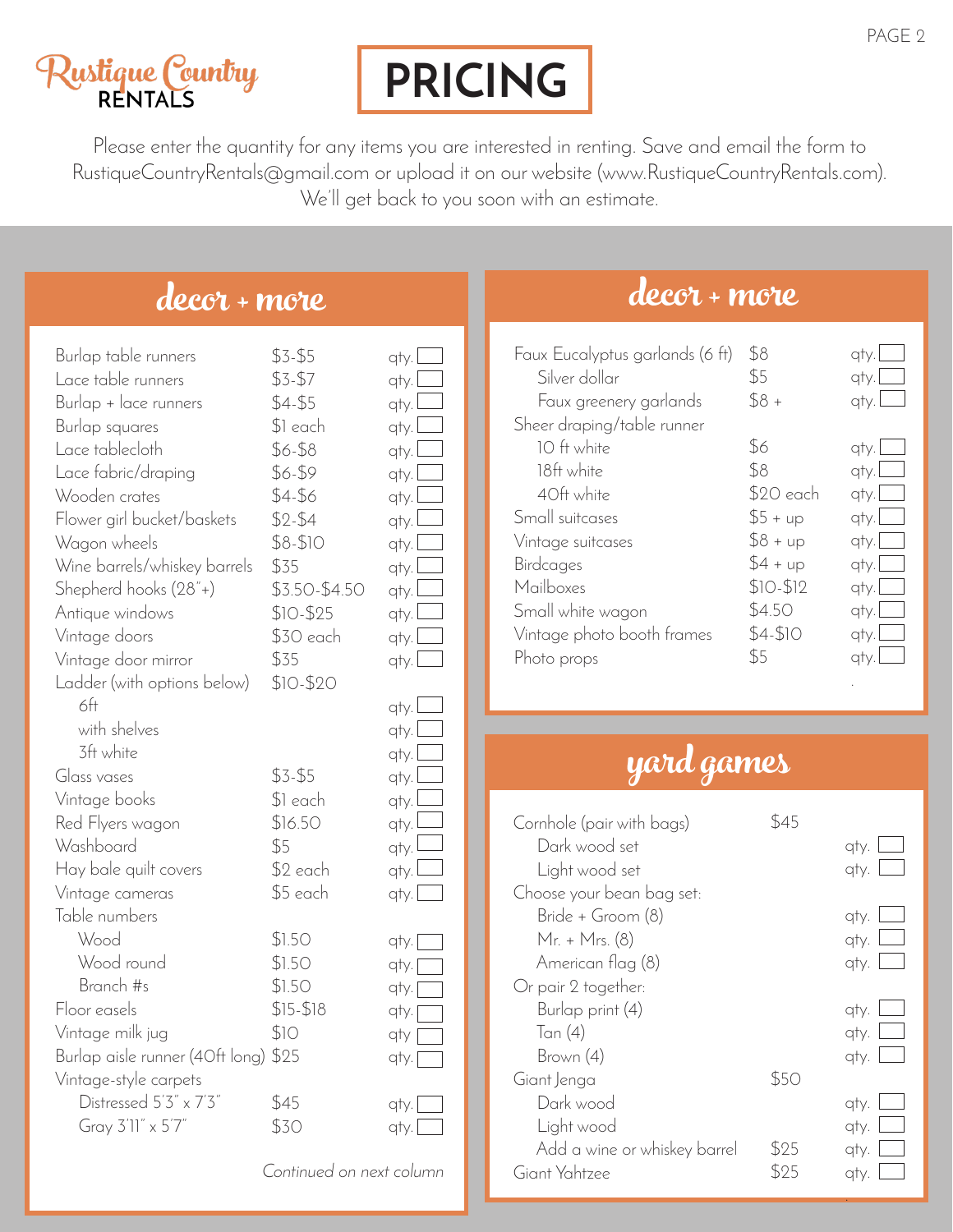# <mark>Lustique Count</mark>ry<br>RENTALS



Please enter the quantity for any items you are interested in renting. Save and email the form to RustiqueCountryRentals@gmail.com or upload it on our website (www.RustiqueCountryRentals.com). We'll get back to you soon with an estimate.

## lanterns, chandeliers + marquees banners + signs

| $$4 +$<br>Candle lanterns<br>qty. $\Box$<br>(variety of wooden & metal)<br>\$285<br>6ft LOVE marquee<br>$q$ ty. $\Box$<br>\$12.50<br>Rustic LOVE marquee<br>qty. <br>$$10-$15$<br>$q$ ty. $\Box$<br>Bar marquee<br>\$10<br>Metal LOVE marquee<br>$q$ ty. $\Box$<br>\$16.50<br>White LOVE marquee<br>qty. $\Box$<br><b>Small Chandeliers</b> (battery operated)<br>\$16<br>Shabby chic (with candles)<br>qty. I<br>\$14<br>$q$ ty. $\Box$<br>French (with candles)<br>\$20<br>qty. L<br>Rustic chic (with candles)<br><b>Large Chandeliers</b> (electric) | Mini white lanterns<br>Flameless tapered candles<br>Railroad-style lanterns<br>Flameless pillar candles<br>(various sizes) | \$1.25<br>\$.75<br>$$3.50+$<br>$$1 +$ | qty.<br>qty.<br>qty. $\sqcup$<br>$q$ ty. $\Box$ |
|----------------------------------------------------------------------------------------------------------------------------------------------------------------------------------------------------------------------------------------------------------------------------------------------------------------------------------------------------------------------------------------------------------------------------------------------------------------------------------------------------------------------------------------------------------|----------------------------------------------------------------------------------------------------------------------------|---------------------------------------|-------------------------------------------------|
|                                                                                                                                                                                                                                                                                                                                                                                                                                                                                                                                                          |                                                                                                                            |                                       |                                                 |
|                                                                                                                                                                                                                                                                                                                                                                                                                                                                                                                                                          |                                                                                                                            |                                       |                                                 |
|                                                                                                                                                                                                                                                                                                                                                                                                                                                                                                                                                          |                                                                                                                            |                                       |                                                 |
|                                                                                                                                                                                                                                                                                                                                                                                                                                                                                                                                                          |                                                                                                                            |                                       |                                                 |
|                                                                                                                                                                                                                                                                                                                                                                                                                                                                                                                                                          |                                                                                                                            |                                       |                                                 |
| \$50<br>Crystal chandelier<br>aty. I<br>(body: 22" W x 32" L;<br>crystal length: 51")                                                                                                                                                                                                                                                                                                                                                                                                                                                                    |                                                                                                                            |                                       |                                                 |

We have a variety of styles and sizes. Please inquire by sending us a photo of your choice.

| Chalkboard arrow                                                              | \$10                          | qty.[                                 |
|-------------------------------------------------------------------------------|-------------------------------|---------------------------------------|
| Chalkboard easels                                                             | $$10-$12$                     | qty.[                                 |
| Rope "Love" sign                                                              | \$4.50                        | qty.                                  |
| "Thank You" banner                                                            | \$4.75                        | qty.                                  |
| Small cards banner                                                            | \$2                           | qty.                                  |
| Stake signs (customizable)                                                    | $$6.50 + up$                  | qty.                                  |
| Chalkboard picture frames                                                     | $$1.50 + up$                  | qty.                                  |
| Mr. & Mrs. signs                                                              |                               |                                       |
| Wooden hanging                                                                | \$8                           | qty. [                                |
| Wood (pair)                                                                   | \$5                           | qty.[                                 |
| Banner                                                                        | \$4                           | qty.                                  |
| Stand                                                                         | \$5                           | qty.                                  |
| Acrylic                                                                       | \$8                           | qty.[                                 |
| Burlap banner                                                                 | \$4.50                        | qty.[                                 |
| Banners + More Signs                                                          |                               |                                       |
| Cards<br>Thank you<br>Love<br>Donuts<br>"Better Together" sign (hanging) \$10 | \$2<br>$$3+$<br>\$4<br>\$2.50 | qty.<br>qty.<br>qty.<br>qty.<br>qty.[ |
| "Pick a seat, not a side" sign                                                | \$5-\$20                      | qty.                                  |
| "Alcohol" sign                                                                | \$15                          | qty.                                  |
| "Here comes the bride" sign                                                   | \$5                           | qty.                                  |
| "Here comes the bride" heart                                                  | \$4.50                        | qty.                                  |

**NOT SURE WHAT TO ORDER? GIVE US A CALL OR SEND US AN EMAIL. WE'LL HELP YOU WITH IDEAS. (530) 305-2265 | RustiqueCountryRentals@gmail.com**